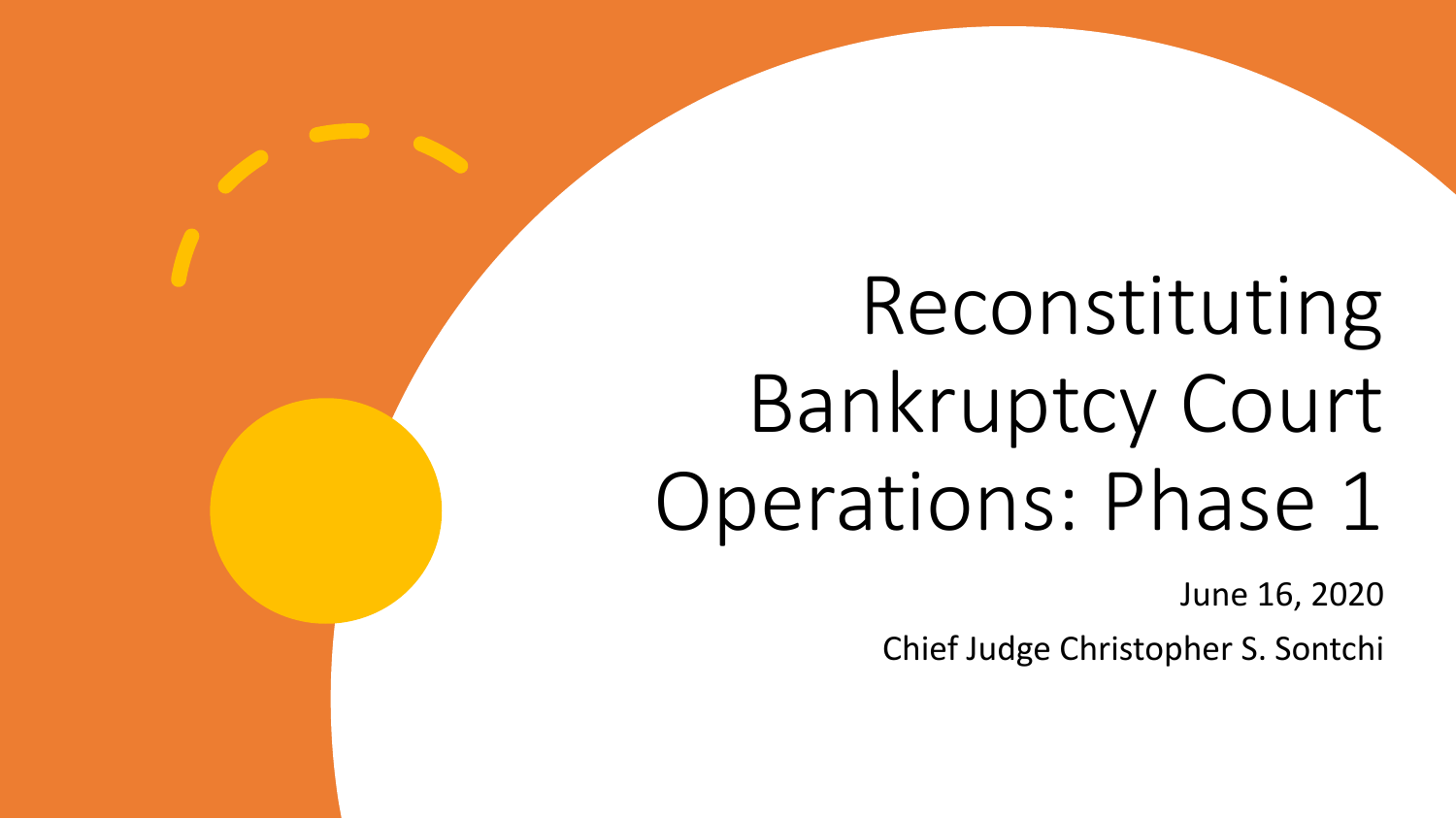# Previous **Orders**

- March 13, 2020: Hand Deliveries Order
	- Prohibited the hand delivery of documents to the Bankruptcy Court and modified certain Local Rules and Chambers' Procedures to provide for electronic delivery of documents.
- March 16, 2020: General Order
	- All Court Hearings that were not time sensitive were continued to a date to be determined on or after April 15, 2020, and Court Hearings were limited to being held (i) telephonically, or (ii) by a combination of telephonic and video conference.
	- Court implemented remote working for all employees.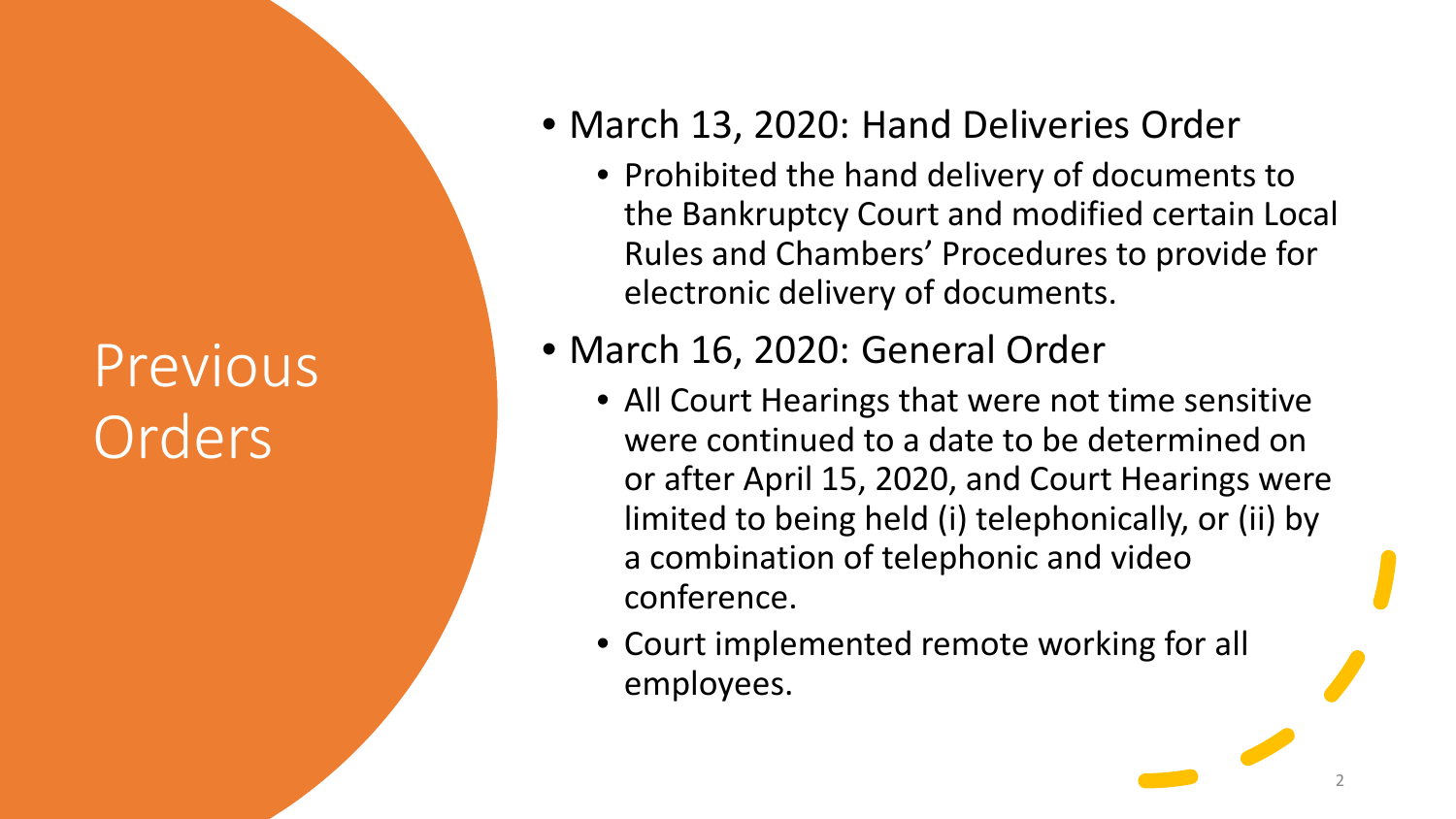# Previous Orders cont.

- March 31, 2020 Amended Order
	- All Court Hearings that were not time sensitive were continued to a date to be determined by the presiding judge on or after May 1, 2020, and Court Hearings were limited to being held (i) telephonically, or (ii) by a combination of telephonic and video conference.

#### • April 20, 2020 Second Amended Order

• All Court Hearings that were not time sensitive were continued to a date to be determined by the presiding judge on or after May 18, 2020, and Court Hearings were limited to being held (i) telephonically, or (ii) by a combination of telephonic and video conference.

3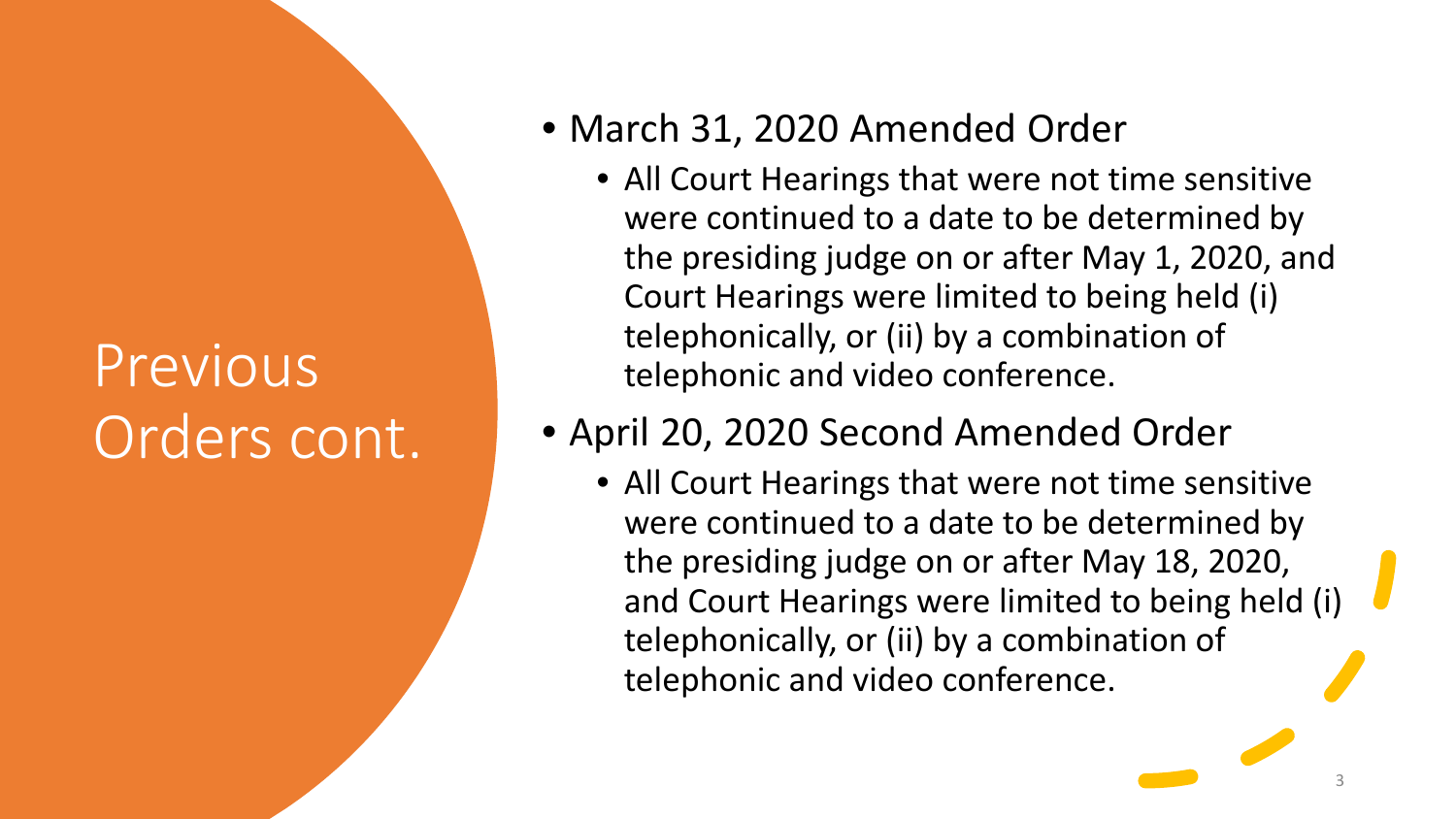# Previous Orders cont.

- May 11, 2020 Third Amended Order
	- Hand Deliveries Order remained in effect, provided, however, that any judge was authorized, but not directed, to annul or to modify any of the provisions of the Hand Deliveries Order, on a case by case basis, solely as it applies to said judge.
	- Termination of continuance of non-time sensitive matters, effective May 18, 2020.
	- Court Hearings that are held prior to June 1, 2020 were limited to being held telephonically, or by a combination of telephonic and video conference.
- May 26, 2020 Fourth Amended Order
	- Court Hearings that are held prior to July 1, 2020 were limited to being held telephonically, or by a combination of telephonic and video conference.

4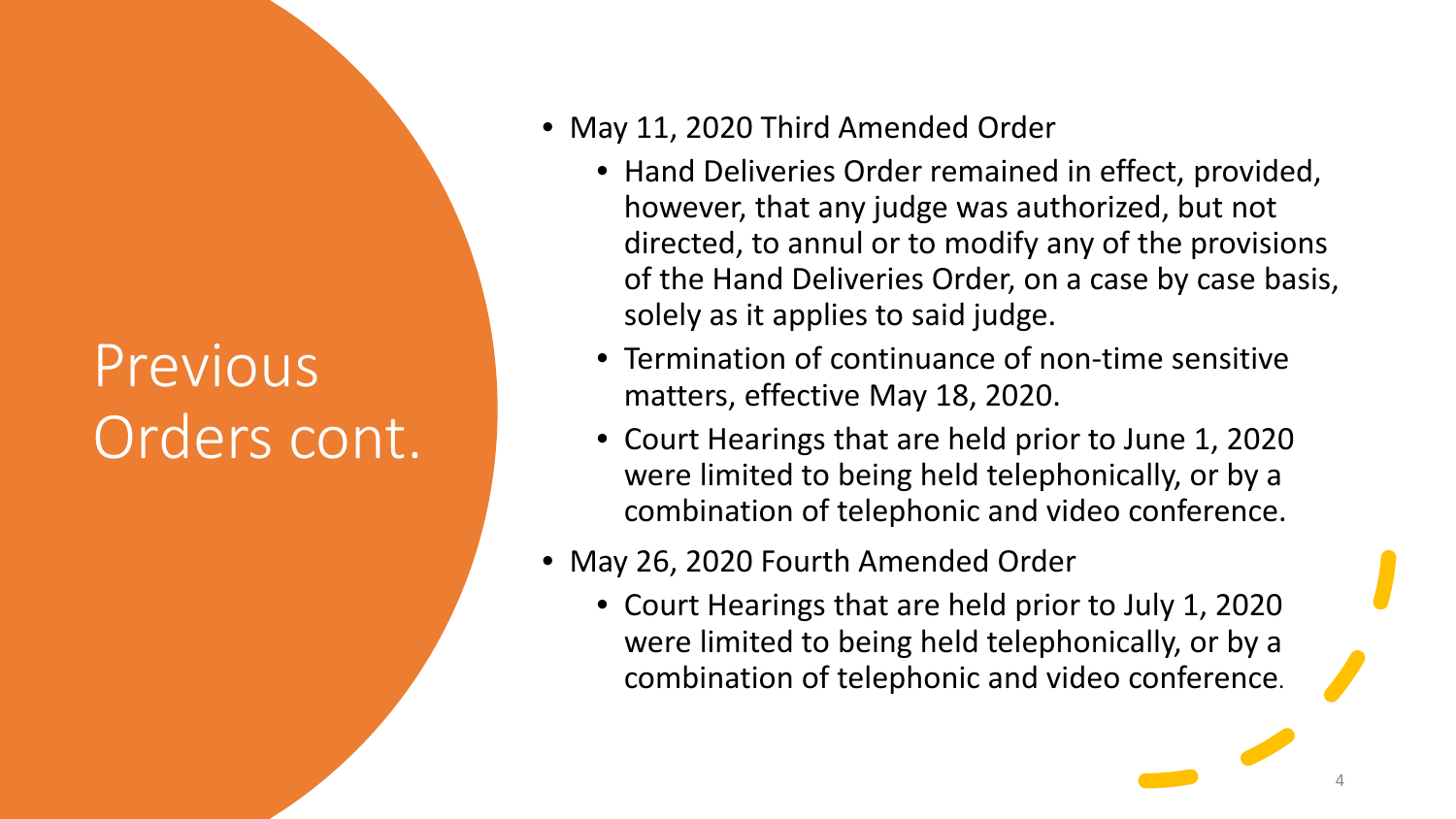# Federal Guidelines

- AO Guidelines
	- Administrative Office of the United States Courts issued Federal Judiciary COVID-19 Recovery Guidelines ("AO Guidelines") in which it recommended a phased approach to reconstituting operations.
	- The AO Guidelines recommend that a threshold requirement to beginning the process of reconstituting operations is "sustained downward trending average of cumulative daily COVID-19 case counts over a 14-day period."
		- According to data released by the Delaware Division of Public Health, the 14-day average of cumulative daily COVID-19 case counts in Delaware, as well as the (i) number of hospitalizations, (ii) number of new hospital admissions, and (iii) percentage of persons who have tested positive have sustained a level or downward trend since early May, 2020.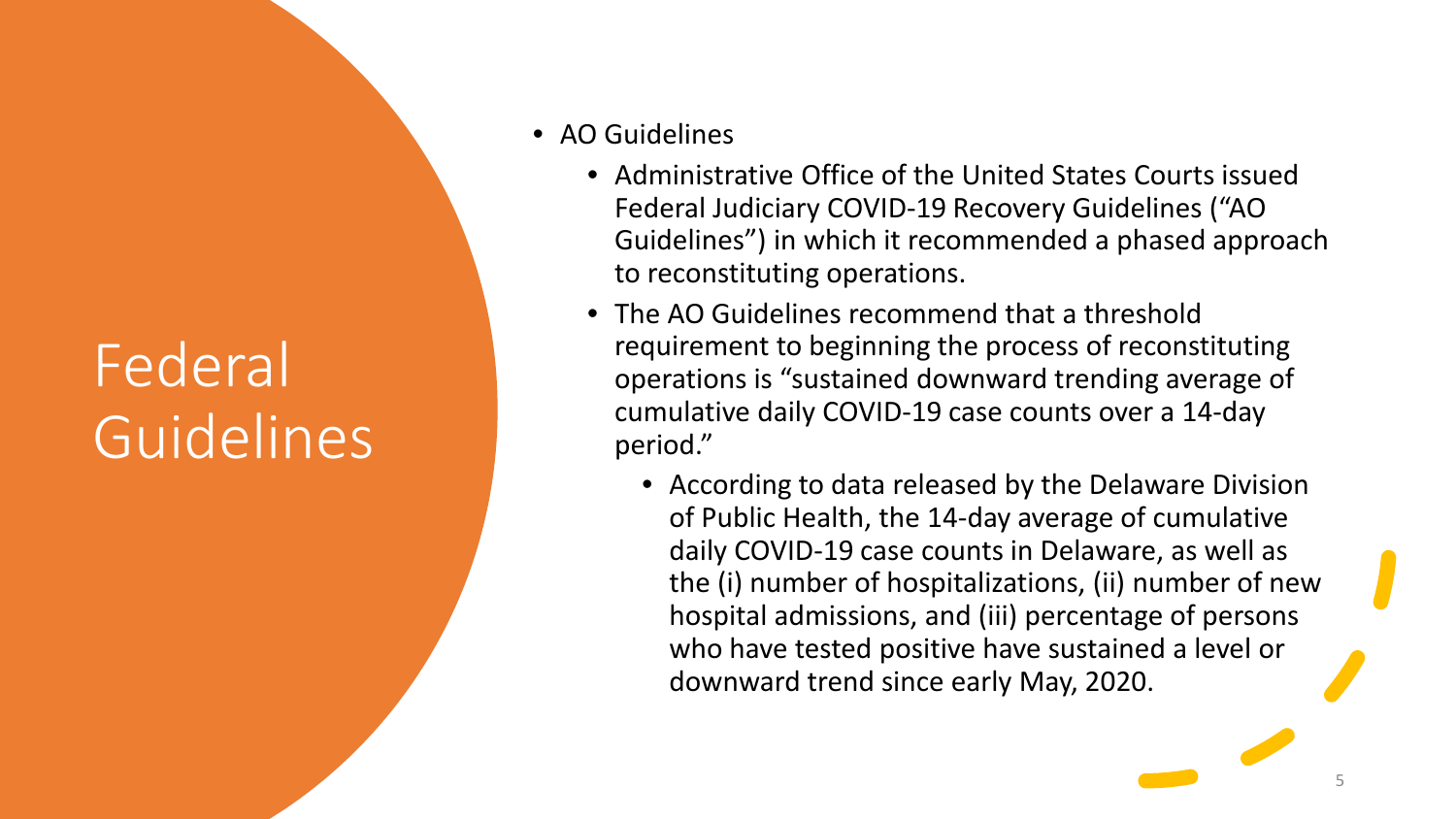# Federal Guidelines cont.

- District Court Guidelines
	- Implements a phased approach and largely follows AO Guidelines with some provisions narrowly tailored to the unique circumstances of our District Court and Bankruptcy Court.

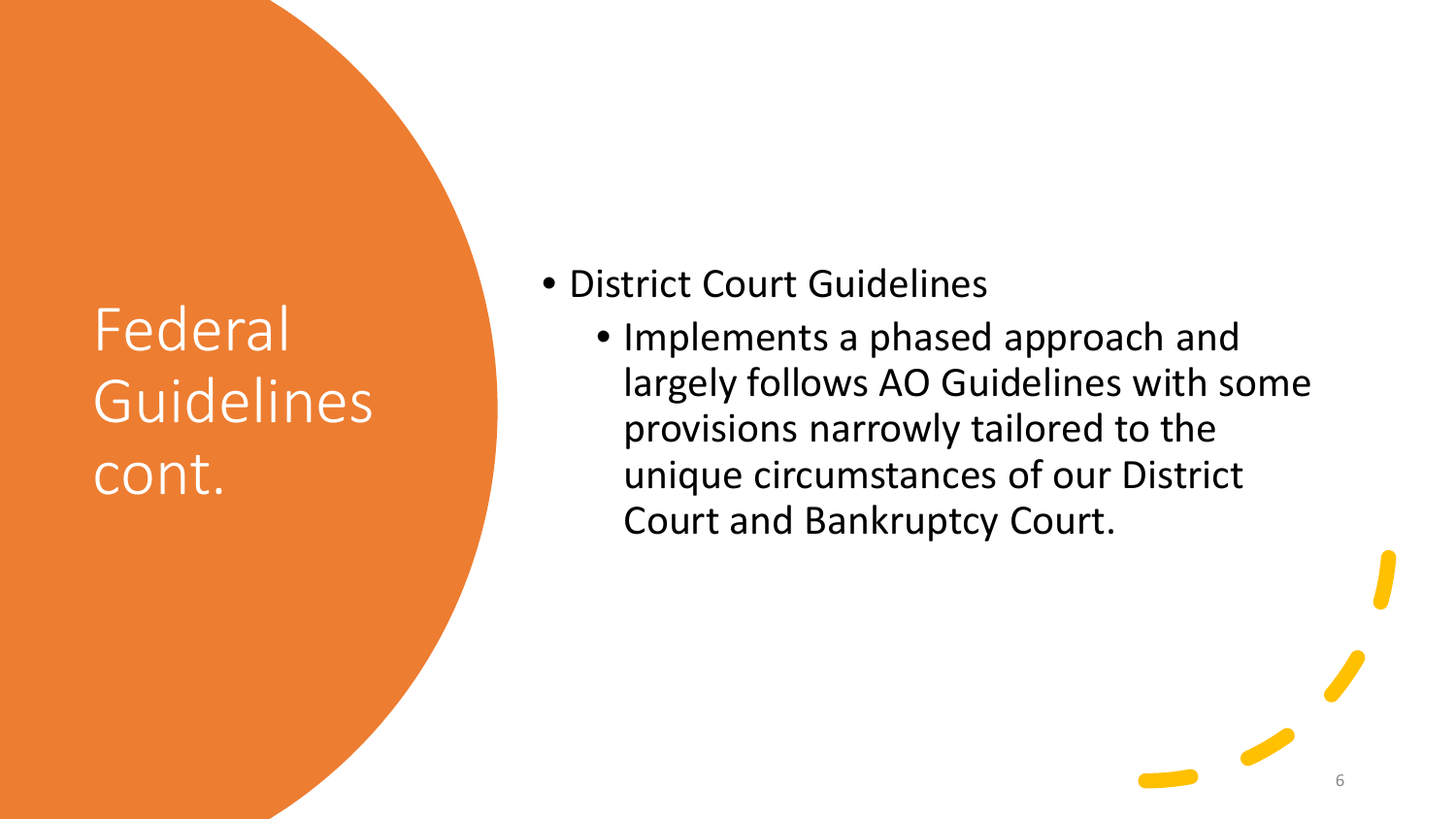Delaware State Orders and Guidelines

- March 13, 2020 State of Emergency Declaration
	- The operation of the Bankruptcy Court is not prohibited under the State of Emergency Declaration.
- 7<sup>th</sup> Modification of the State of Emergency Declaration entered on March 29, 2020 - "[a]ny individual who enters Delaware from another state, and who is not merely passing through, must immediately self-quarantine for fourteen (14) days."
	- On June 1, 2020, Governor Carney lifted the quarantine requirement of the 7<sup>th</sup> Modification to the State of Emergency Declaration.
	- Thus, there is no prohibition on persons travelling from outside Delaware attending onsite Court Hearings in the Bankruptcy Court.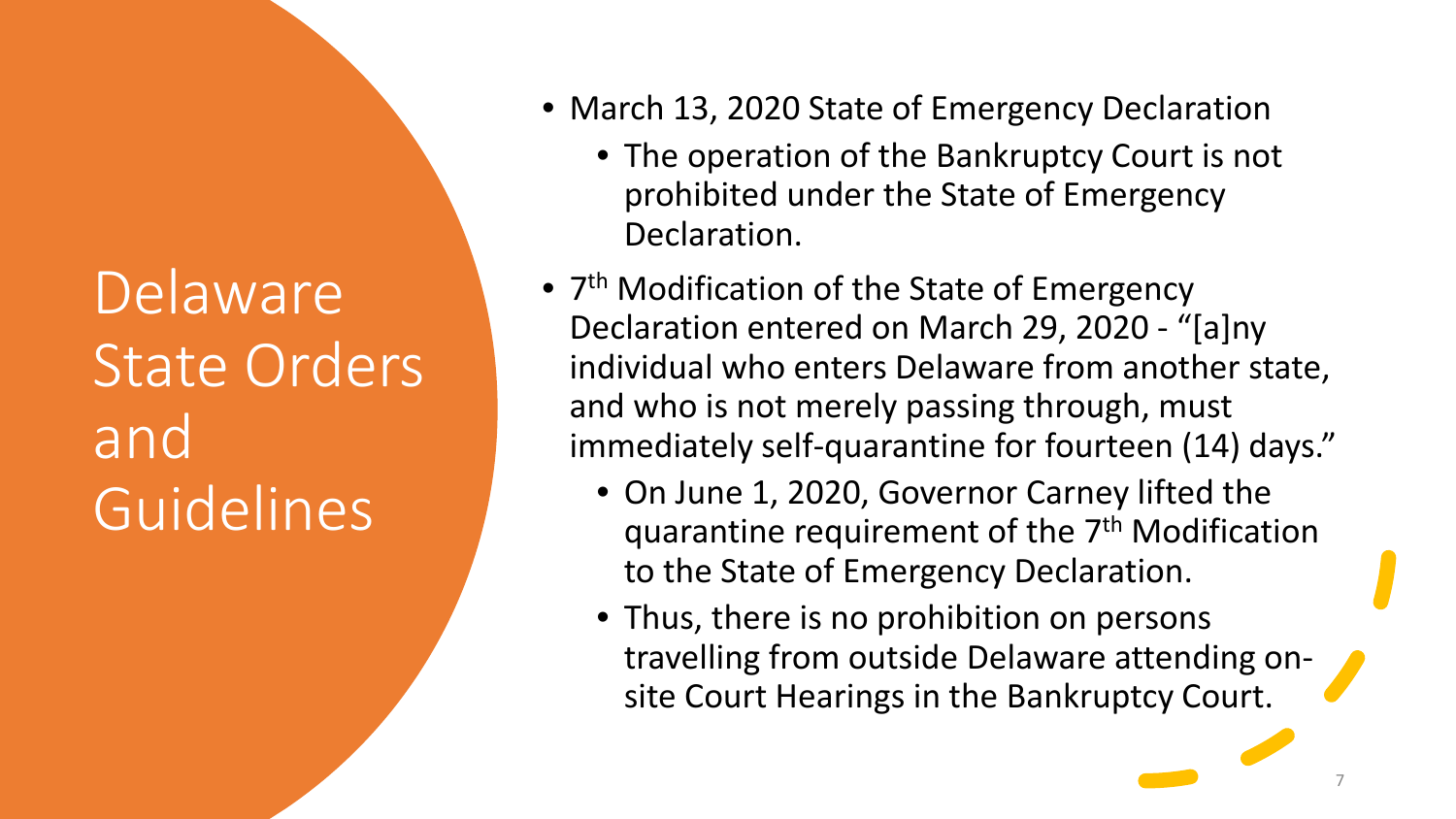**Delaware** State Orders and Guidelines cont.

- 9th Modification of the State of Emergency Declaration entered on April 1, 2020 - "[a]ll persons are prohibited from gathering in groups of ten (10) or more people."
- On May 15, 2020, Governor Carney issued guidance regarding Delaware's reopening of business. That guidance provides, among other things, that "Social settings of more than 10 people, where appropriate distancing may not be practical, must be avoided (e.g. receptions, trade shows)."
- On June 2, 2020, Governor Carney issued further guidance, which provides that, effective June 15, 2020, the "indoor gathering limit" is raised to 50 persons.
- The Bankruptcy Court interprets this guidance as providing that the prohibition on individuals from attending gatherings in groups of 50 or more does not apply to on-site Court Hearings, which are not "social settings."
	- Nonetheless, the imposition of social distancing guidelines will result in no more than 50 persons being present in any courtroom.
	- Indeed, each courtroom will hold approximately 25 persons, exclusive of court personnel.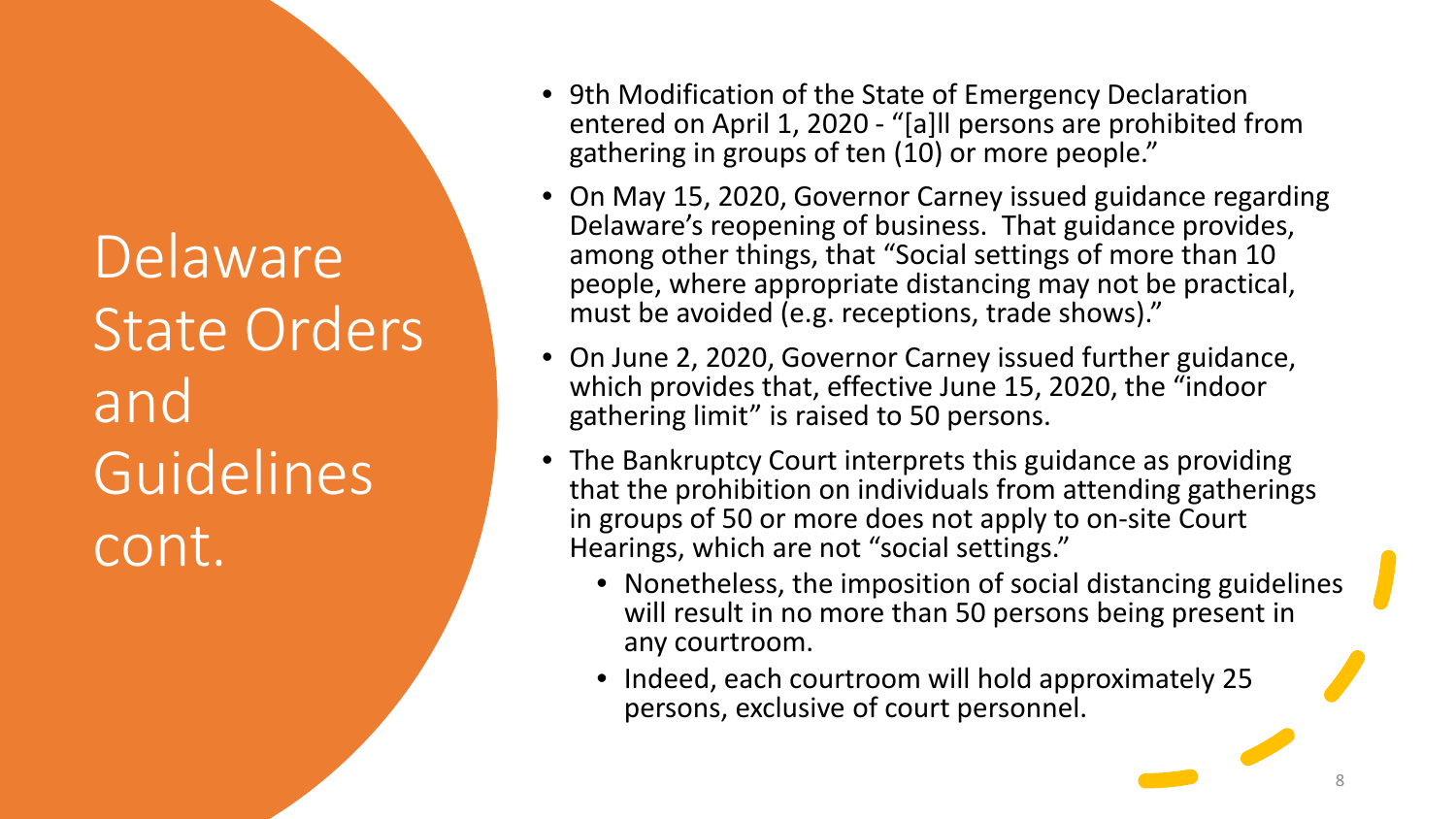#### Implementing Phase 1

- **Phase 1 is effective as of June 17, 2020.**
- Bankruptcy Court will enter 5<sup>th</sup> Amended Order, implementing changes.
- Hand Deliveries Order will remain in effect, provided, however, that any judge is authorized, but not directed, to annul or to modify any of the provisions of the Hand Deliveries Order, on a case by case basis, solely as it applies to said judge.
	- Some judges, primarily Judge Shannon and Judge Silverstein, are requesting the hand delivery of binders and other documents – check with Chambers.

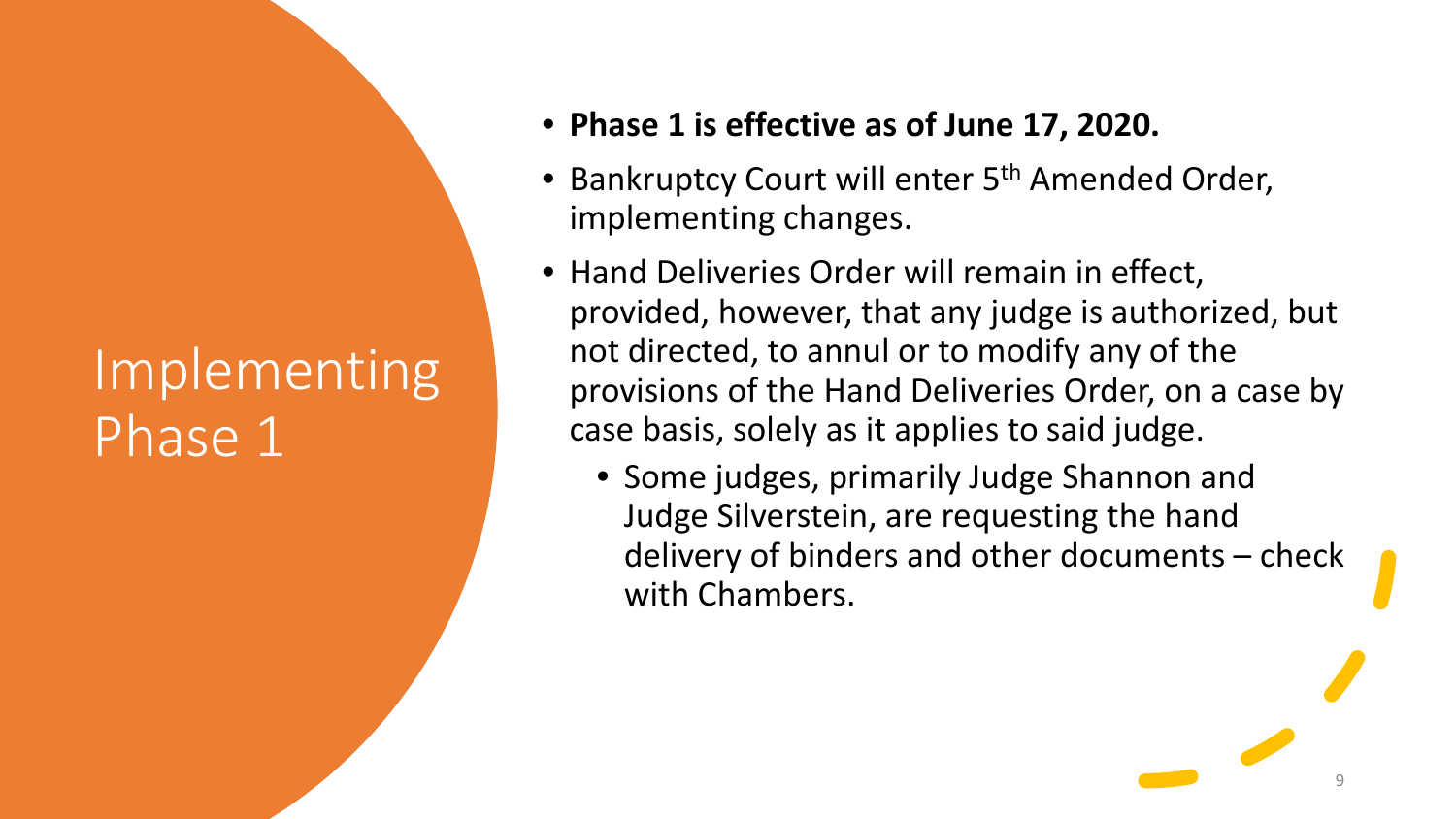#### Implementing Phase 1 cont.

- At the discretion of the presiding judge, on a case by case basis, Court Hearings that are held on or after June 17, 2020, shall be held (i) telephonically, (ii) by a combination of telephonic and video conference, or (iii) on-site in a courtroom.
- **On-site Court Hearings shall be held at the discretion of the presiding judge, on a case by case basis, and shall be minimized and limited to critical cases only.** 
	- Persons are allowed and encouraged to attend on-site Court Hearings via telephone whenever possible.
	- The presiding judge will promptly consider any request to change a Court Hearing from being held on-site in a courtroom to being held telephonically or by a combination of telephonic and video conference.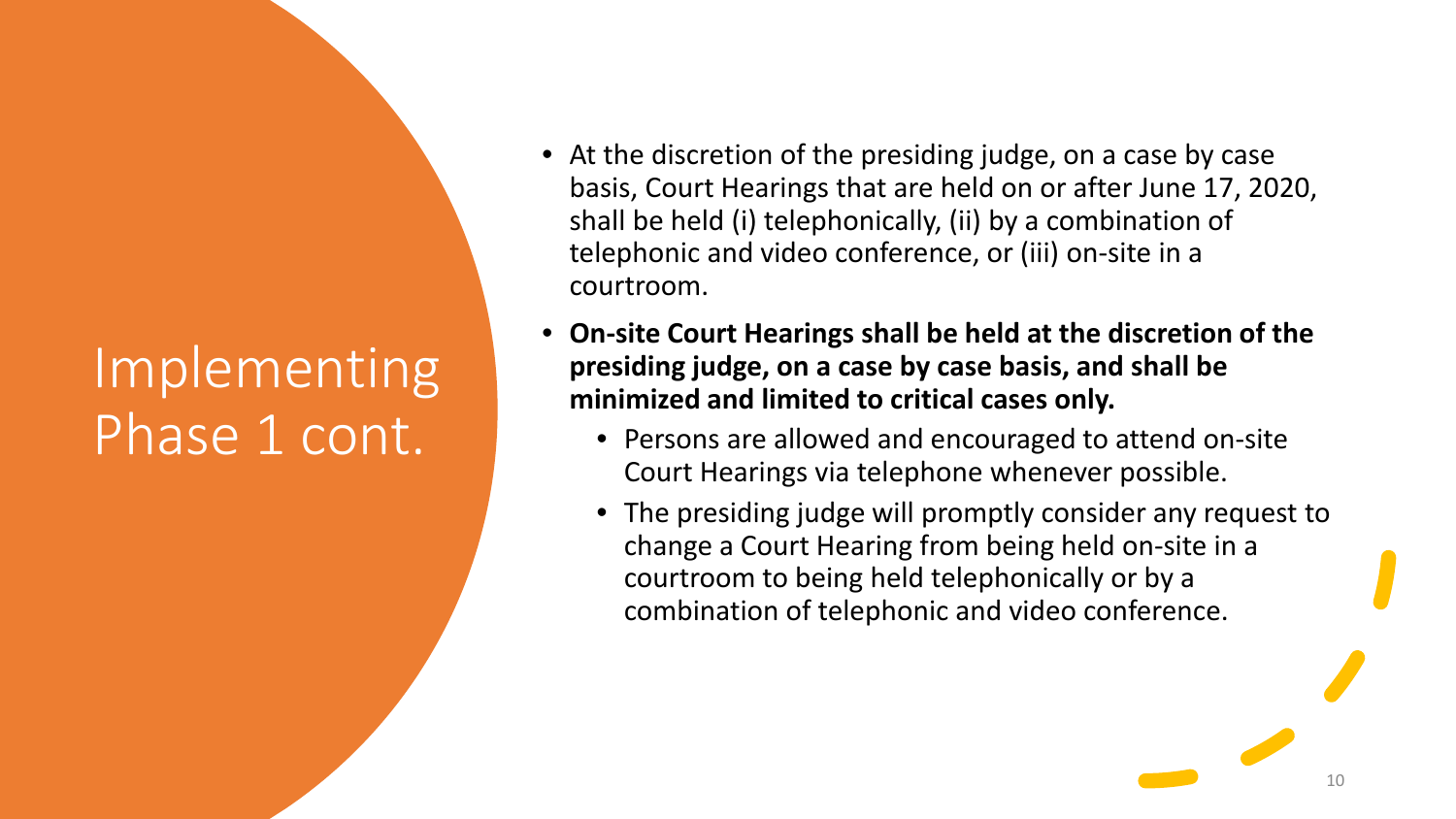Accessing Bankruptcy **Court** Premises

- Bankruptcy Court premises will be reopened to the public, solely for the purpose of conducting on-site Court Hearings, subject to the following conditions:
	- Standing Order re Use of Face Mask/Coverings in Public Areas of the District and Bankruptcy Courts issued April 28, 2020, which provides, in pertinent part, that "[v]isitors to the … Bankruptcy Court – including vendors, contractors, litigants, attorneys, and other members of the public – are required to wear a mask or face covering when interacting with Court staff and in the common or public areas of Court facilities," remains in effect.

11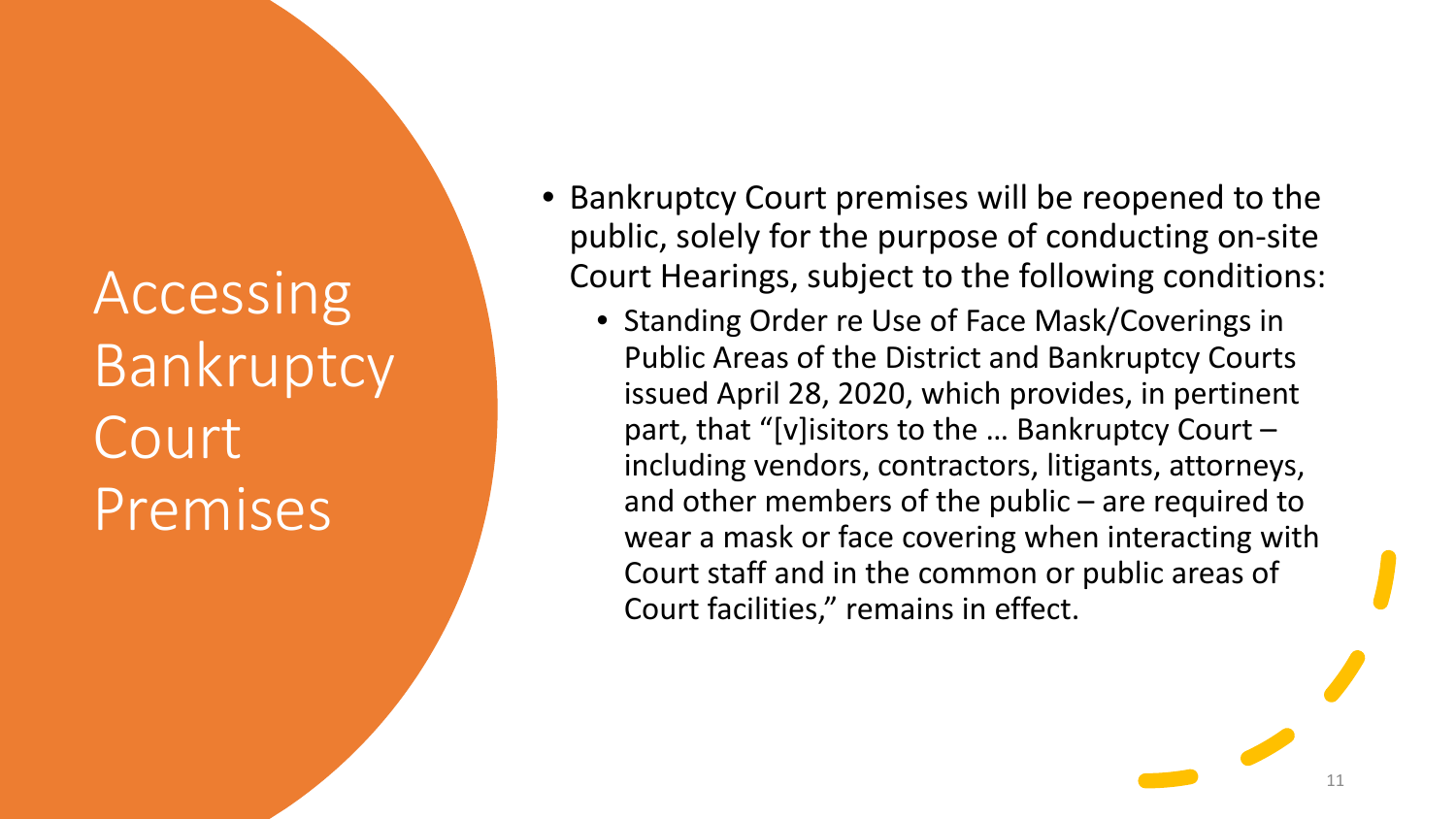Accessing Bankruptcy Court Premises cont.

#### • Conditions of entry cont.

- In order to limit crowding at the security checkpoints on the  $5<sup>th</sup>$  and  $6<sup>th</sup>$  floors, you may be asked by a Court Security Officer to wait in the lobby until you are cleared to enter an elevator.
- Pursuant to building regulations, no more than three persons may occupy an elevator.
- ARRIVE EARLY to allow extra time to go through security.
- Court Hearings will be staggered to avoid crowding at the security checkpoints.
	- Judges will only schedule one on-site hearing per hour and each judge will be assigned a separate time to begin his or her on-site hearings:
		- $:00$  Judge Dorsey  $(5)$   $:10$  Judge Owens  $(6)$
		- :20 Judge Walrath (5) :30 Judge Silverstein (6)
		- :40 Judge Sontchi  $(5)$  :50 Judge Shannon  $(6)$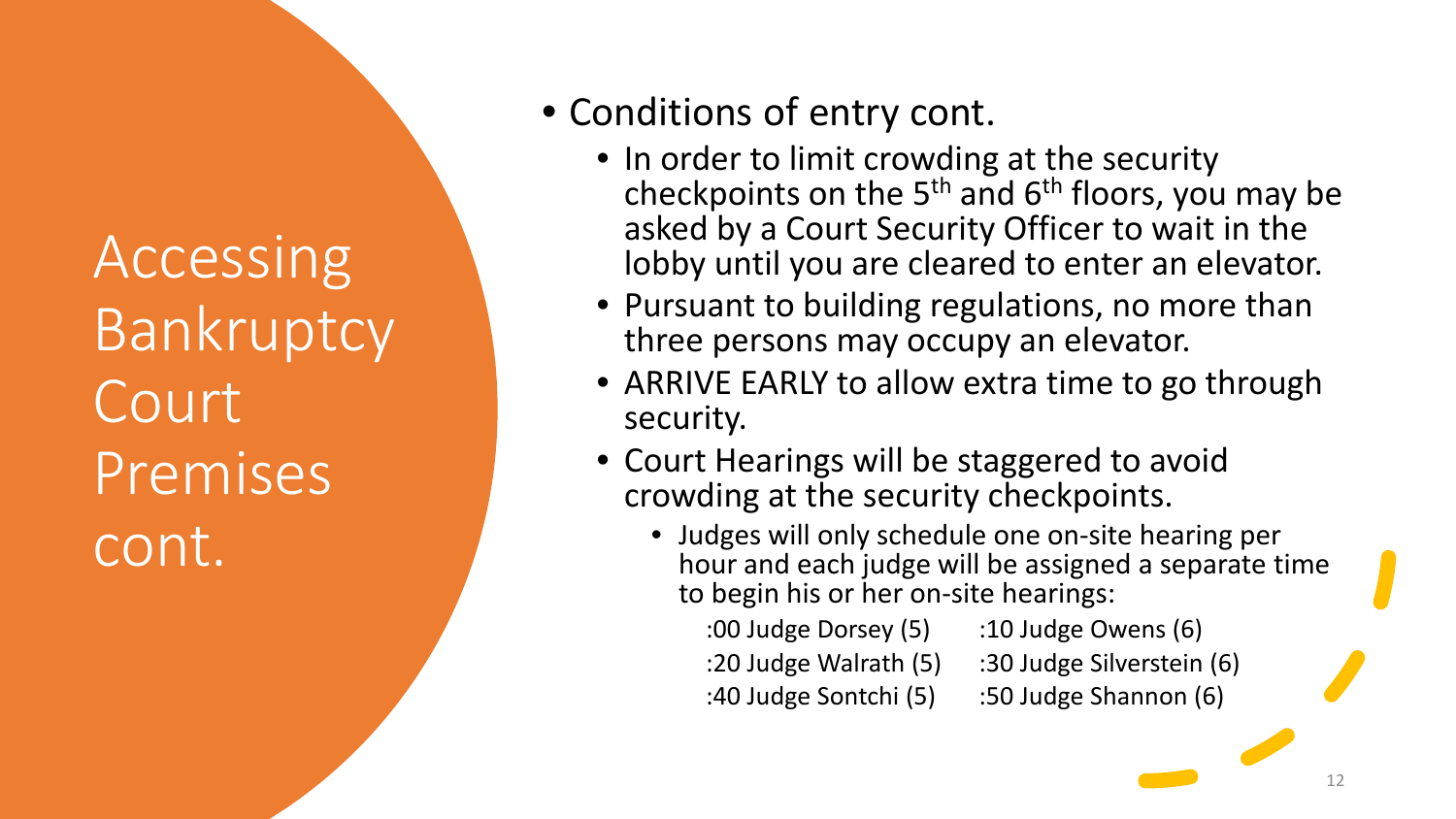Accessing Bankruptcy Court Premises cont.

- Conditions of Entry cont.
	- Persons must satisfactorily complete a specified wellness questionnaire **prior to your arrival** to ensure efficient processing through security.
	- This can be accessed by navigating to the following link: <https://www.apple.com/covid19/>
		- Please note, this is also available as an IOS application for Apple devices.
		- Once there, you will be asked to complete a brief survey consisting of approximately 10 wellness questions.
		- **These results will be date and time stamped on your screen and must be presented to the Court Security Officers for review prior to entry.**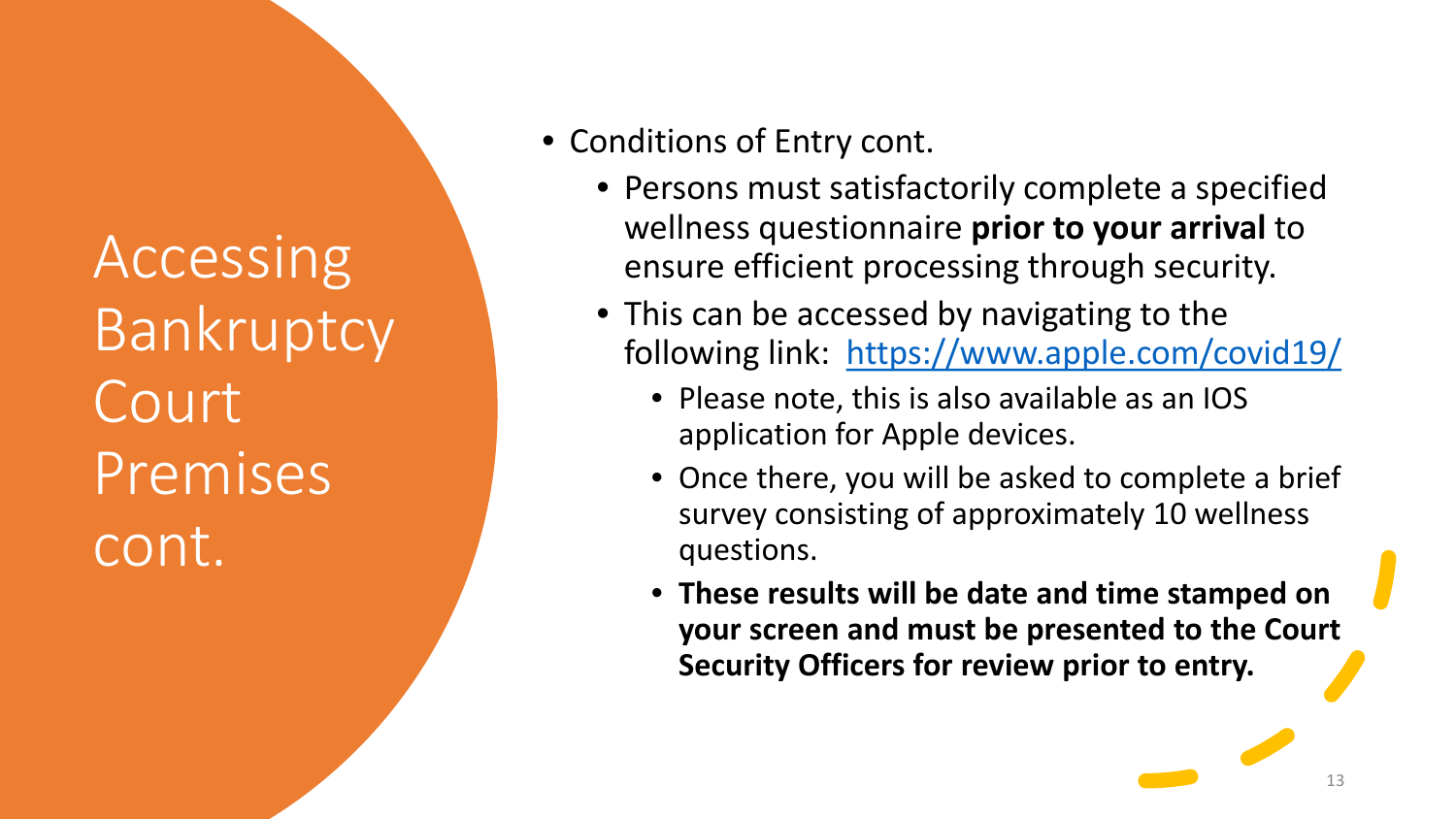Accessing Bankruptcy **Court** Premises cont.

- Conditions of Entry cont.
	- Unless otherwise ordered by the presiding judge on a case by case basis, access to the Premises is solely limited to:
		- (i) debtors,
		- (ii) any pre-petition or post-petition secured lender to a debtor,
		- (iii) any official or ad hoc committee,
		- (iv) any party that is seeking relief from the Bankruptcy Court,
		- (v) any party that has filed a written objection to relief being sought from the Bankruptcy Court,
		- (vi) any party purchasing assets of a debtor,
		- (vii) any representative of the Office of the United States Trustee,
		- (viii) any witness that may be called to testify during a Court Hearing, and
		- (ix) members of the press.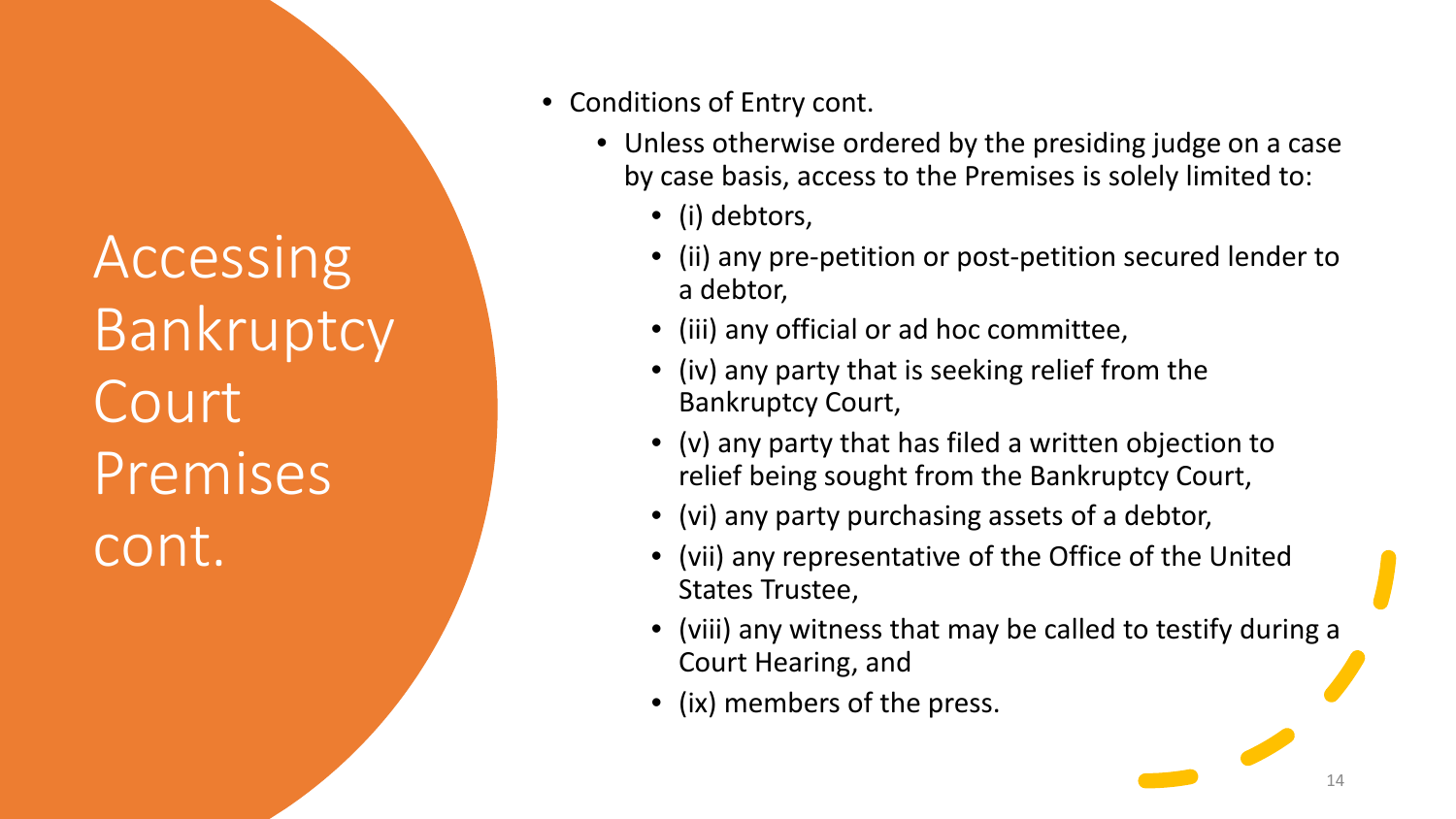Accessing Bankruptcy Court Premises cont.

- Conditions of Entry cont.
	- Unless otherwise ordered by the presiding judge on a case by case basis, access to the Premises is further limited to:
		- (i) in the event any of the persons listed above is an entity, one representative of that entity (two for the debtor(s)),
		- (ii) legal counsel to any of the persons listed above, provided, however, that no more than two attorneys may be present (three for the debtor(s)), and
		- (iii) financial advisors to any of persons listed above, provided, however, that no more than one person may be present (two for the debtor(s)).
	- Except as provided above, persons, including parties in interest, which are merely observing Court Hearings are not permitted on the Premises.
	- Persons are allowed and encouraged to attend on-site Court Hearings via telephone whenever possible.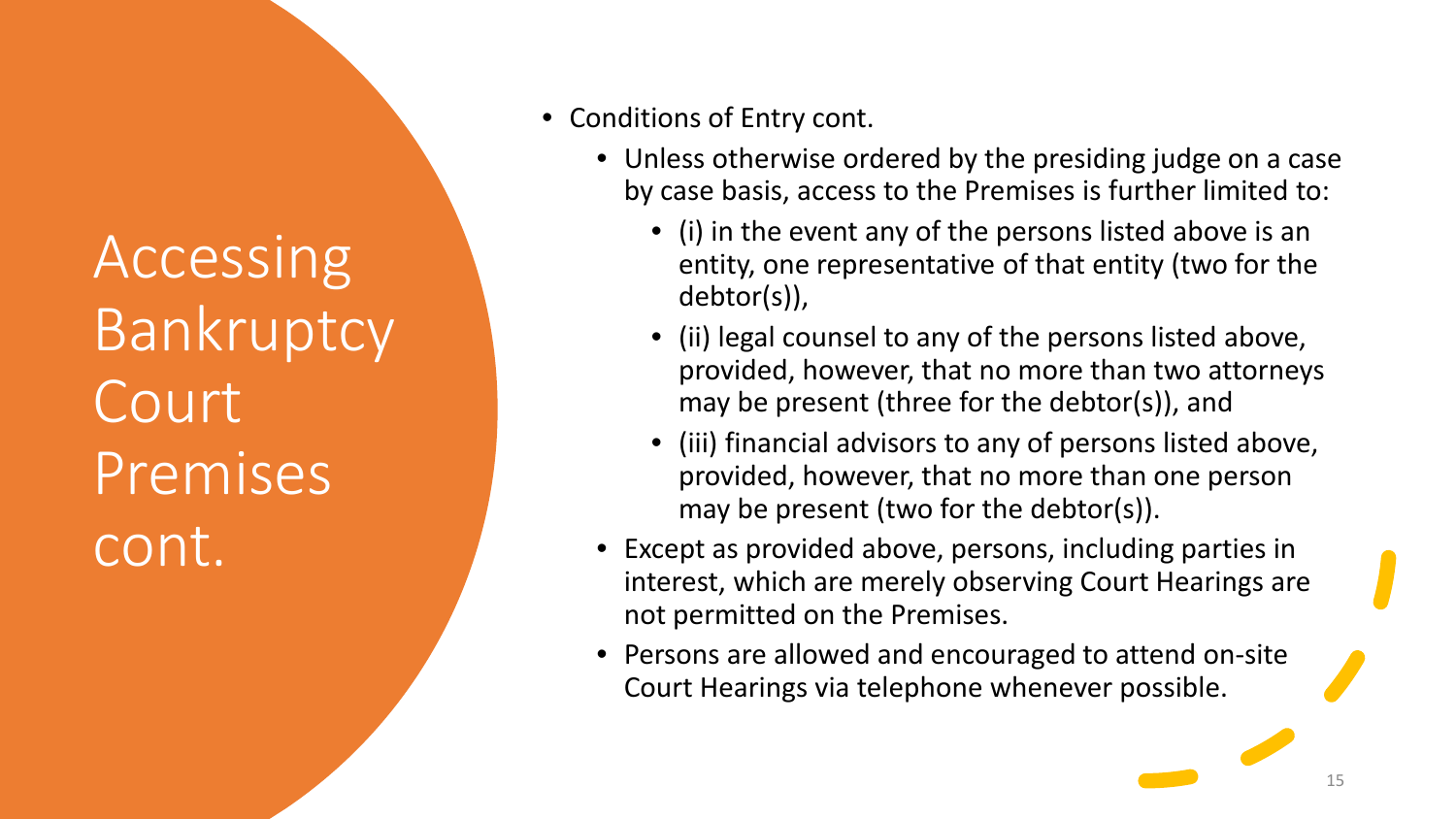Accessing Bankruptcy **Court** Premises cont.

- The Clerk's Office will remain open to the public through telephone and email access and drop boxes located in the lobby of 824 N. Market Street, but the intake counter will remain closed to in-person public access until further notice. Emergency bankruptcy petitions for self-represented individuals may be filed electronically at [https://www.deb.uscourts.gov.](https://www.deb.uscourts.gov/)
	- **FYI, do not place hand deliveries for the judges in the drop box, especially binders.**

16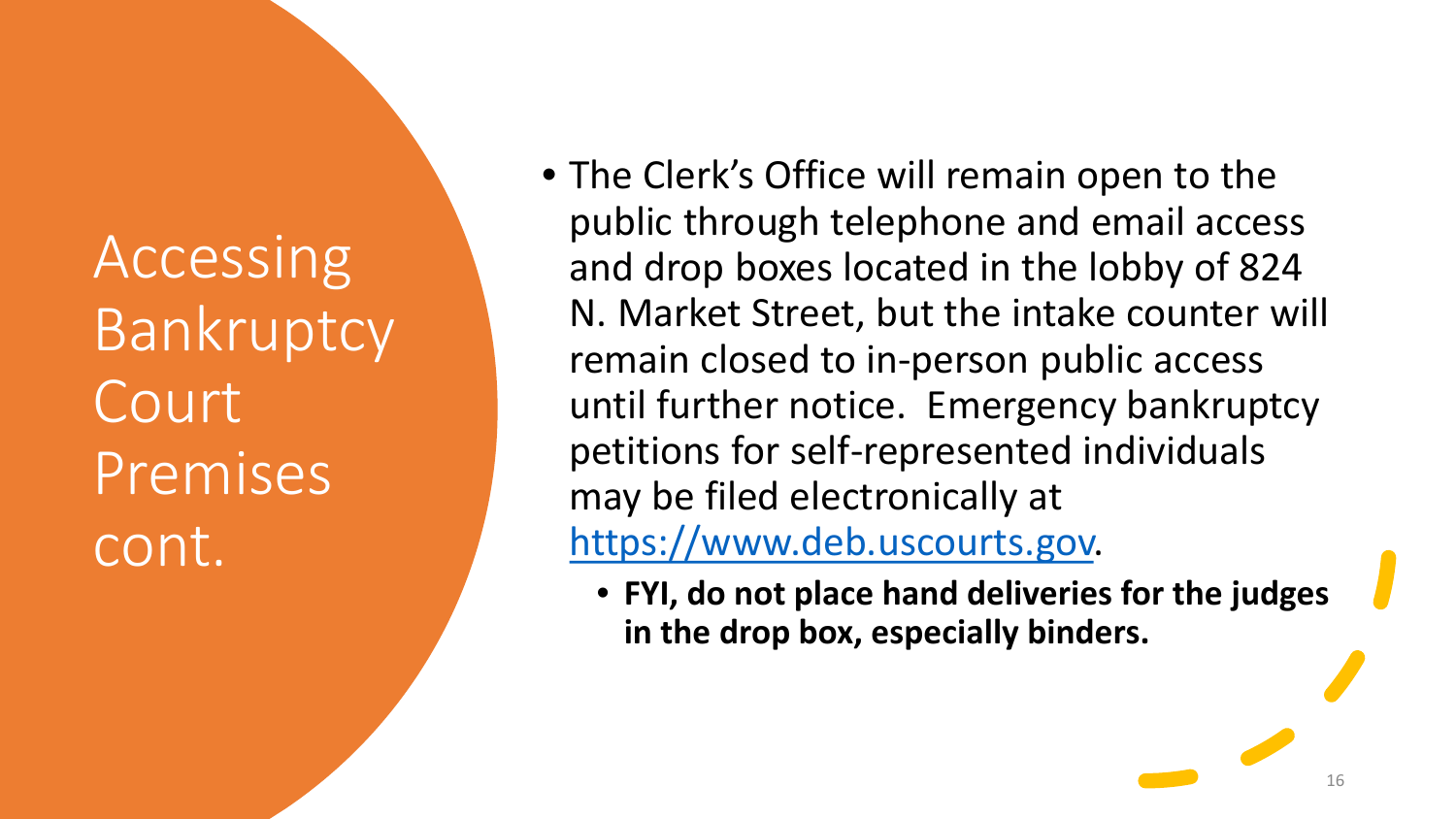# In the Courtroom

- All persons in the courtroom are required to wear a mask or face covering, provided, however, that:
	- persons sitting at counsel table may at their preference remove their masks or face covering;
	- any person addressing the Bankruptcy Court from counsel table or the podium must remove their mask or face covering; and
	- any witness must remove their mask or face covering while testifying.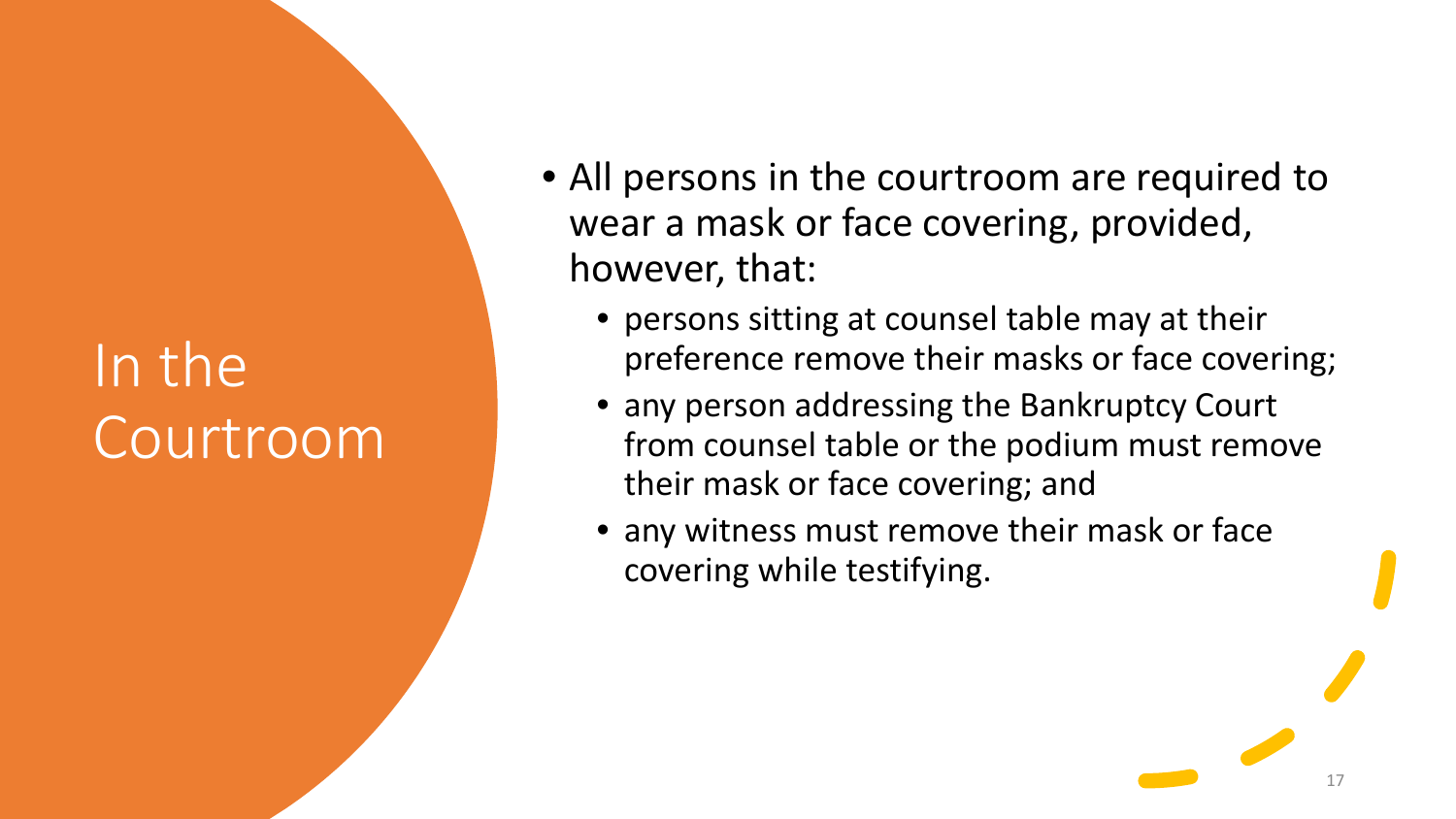### In the Courtroom cont.

- All persons on the premises must maintain responsible social distancing to the extent practicable.
	- Seating at counsel table is limited to two persons per table.
	- Only one person at a time may stand at the podium.
	- No line for the podium is allowed wait in your seat until the person at the podium is finished. If you need to attract the attention of the judge simply stand in place.
	- Seating in the gallery is limited to three persons per pew and only every other row may be occupied.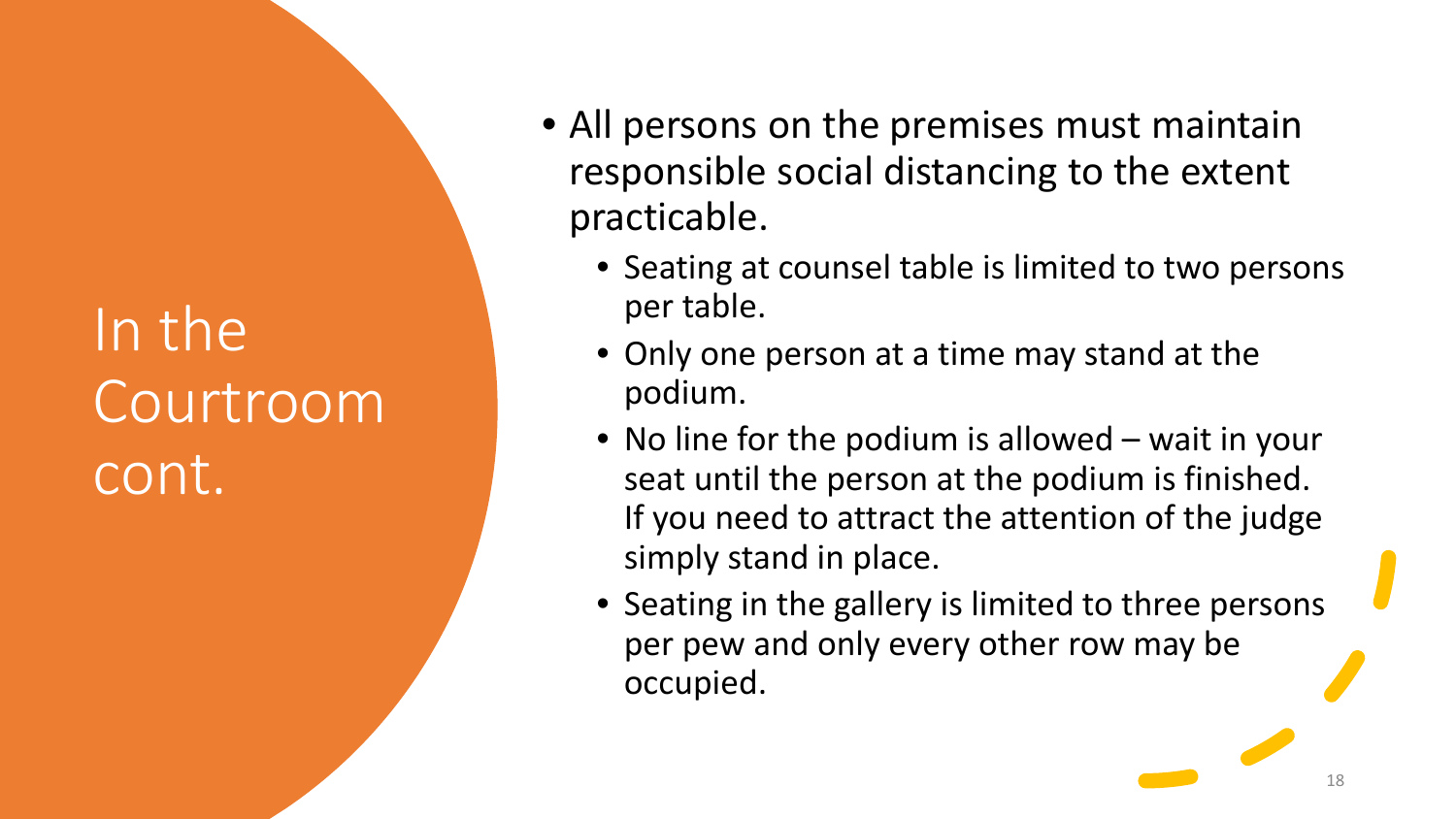### In the Courtroom cont.

- All persons on the premises must maintain responsible social distancing to the extent practicable.
	- Unless authorized by the presiding judge, no person shall approach the Bankruptcy Court personnel (who will be masked), the witness stand, or the bench (judges may or may not be masked).
	- Paper sign-in sheets will not be used. You may leave a business card on the podium, which will be collected after the hearing, if you wish to note your appearance for the record.
	- The presiding judge in his or her discretion may amend or supplement these conditions.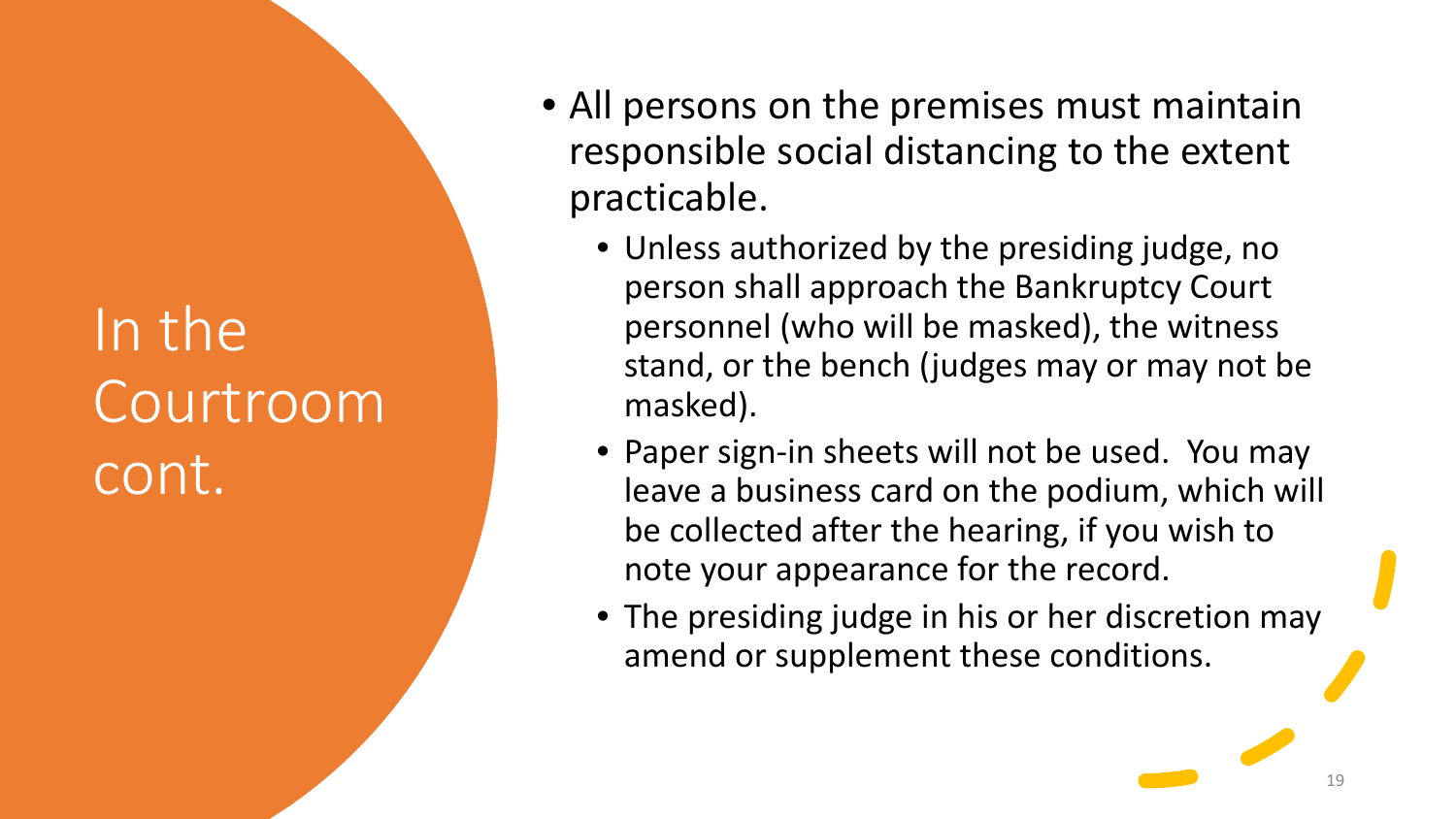In the Courtroom cont.

- The manner of submitting evidence shall be determined on a case by case basis by the presiding judge.
- The parties are encouraged to limit the use of paper.
- Prior planning and communication with Chambers is highly recommended.

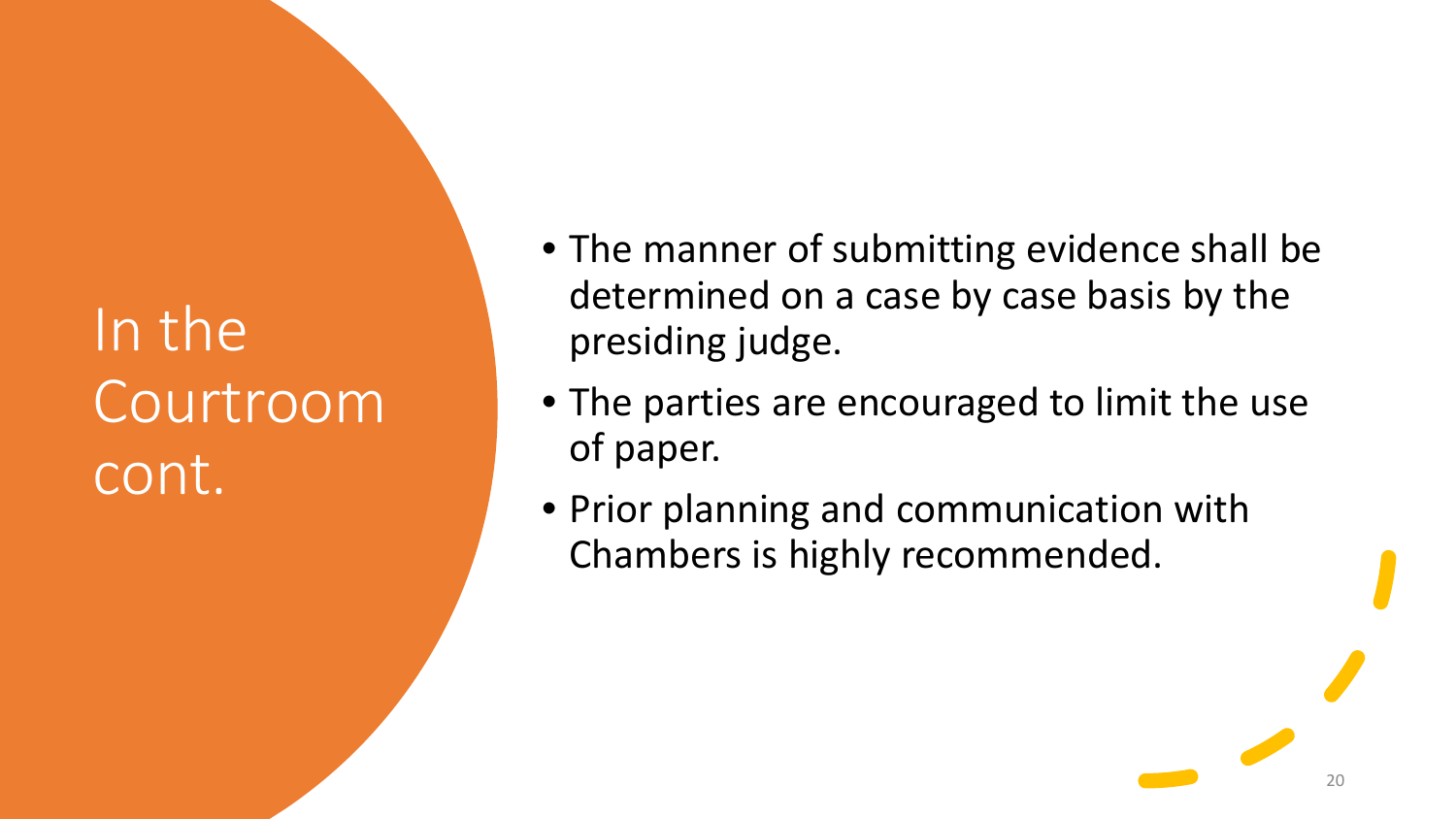# WARNING!

•**Persons not complying with these requirements, posted signage or any instructions of any Court Security Officer or other Bankruptcy Court personnel will be denied access to or ejected from the premises.**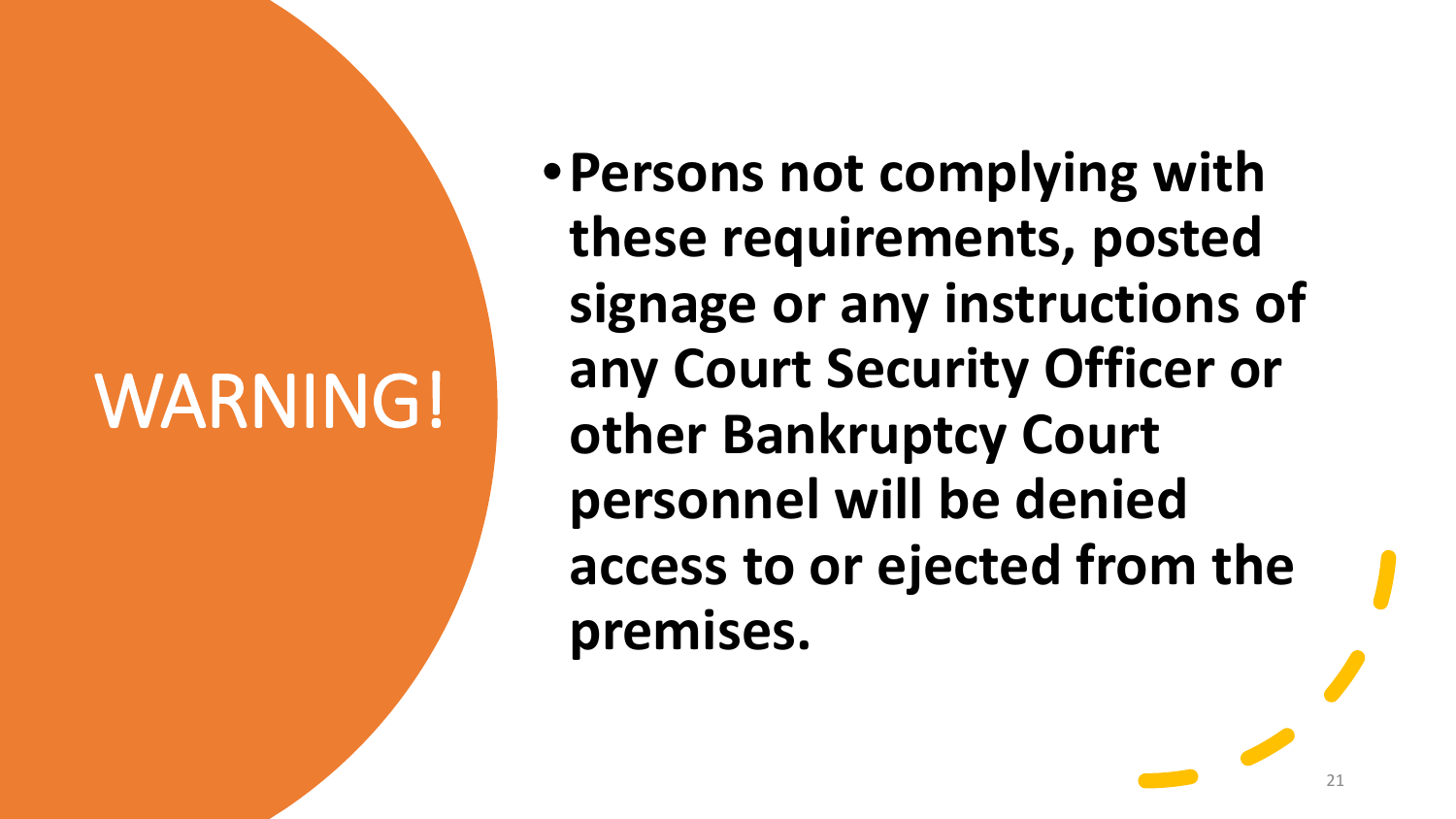### Your Safety

- These rules are designed to protect your safety and the safety of Bankruptcy Court personnel, as well as to protect the public at large from the transmission of coronavirus and COVID-19.
- Counsel table and chairs, the podium, the witness stand and chair, and microphones will be cleaned with disinfectant between hearings.
- Persons are required to maintain social distancing to the extent practicable throughout the premises, including in the courtrooms, in the hallways, in the restrooms, at the security checkpoints, in conference rooms, and in Chambers.
	- The attorney rooms will be closed until further notice.